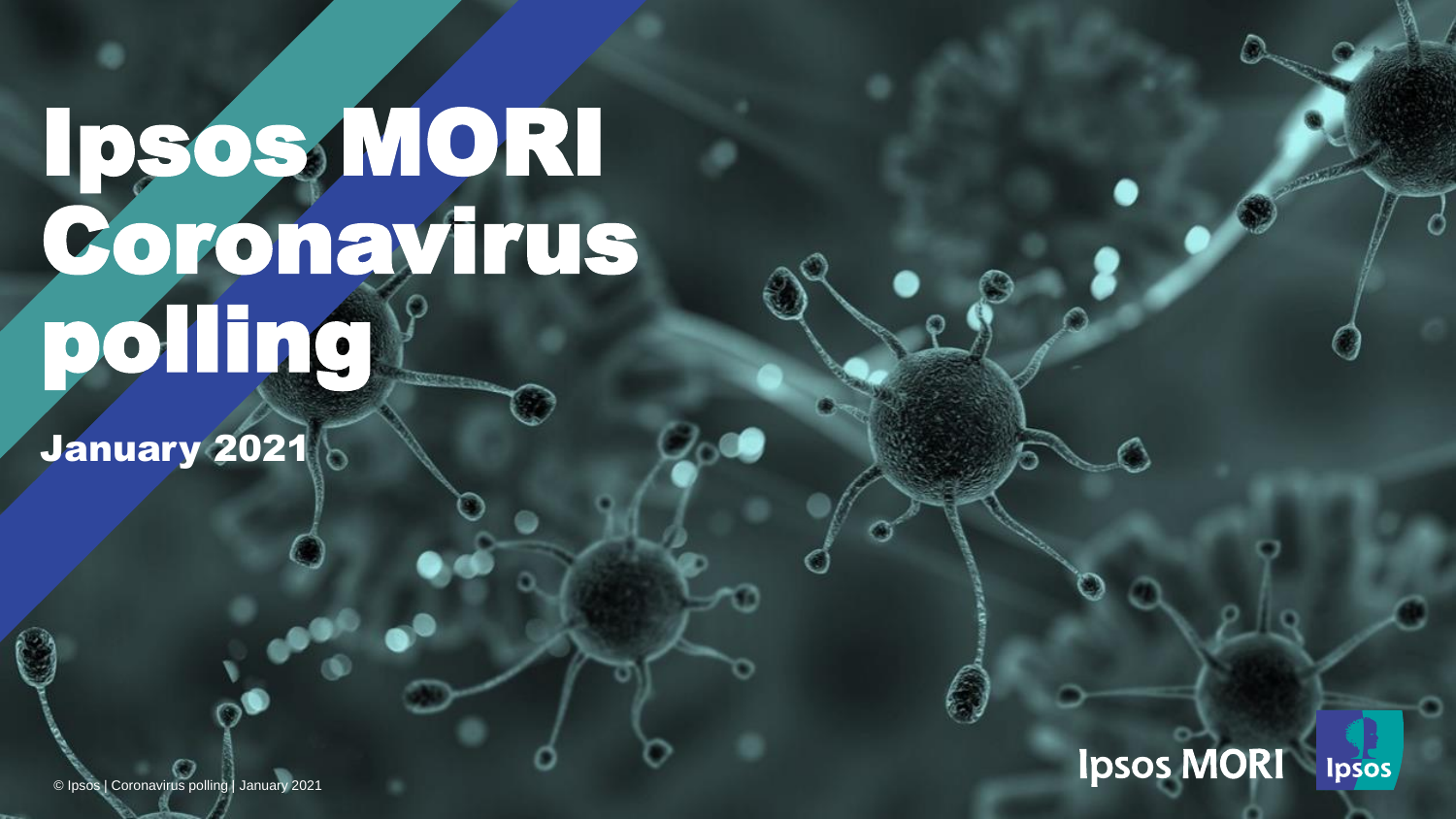## **Confidence in the NHS to deal with the Coronavirus**

**How confident, if at all, would you say you are in the ability of the National Health Service to deal with those who are ill as a result of getting the Coronavirus?**





**Ipsos MORI** 

**psos**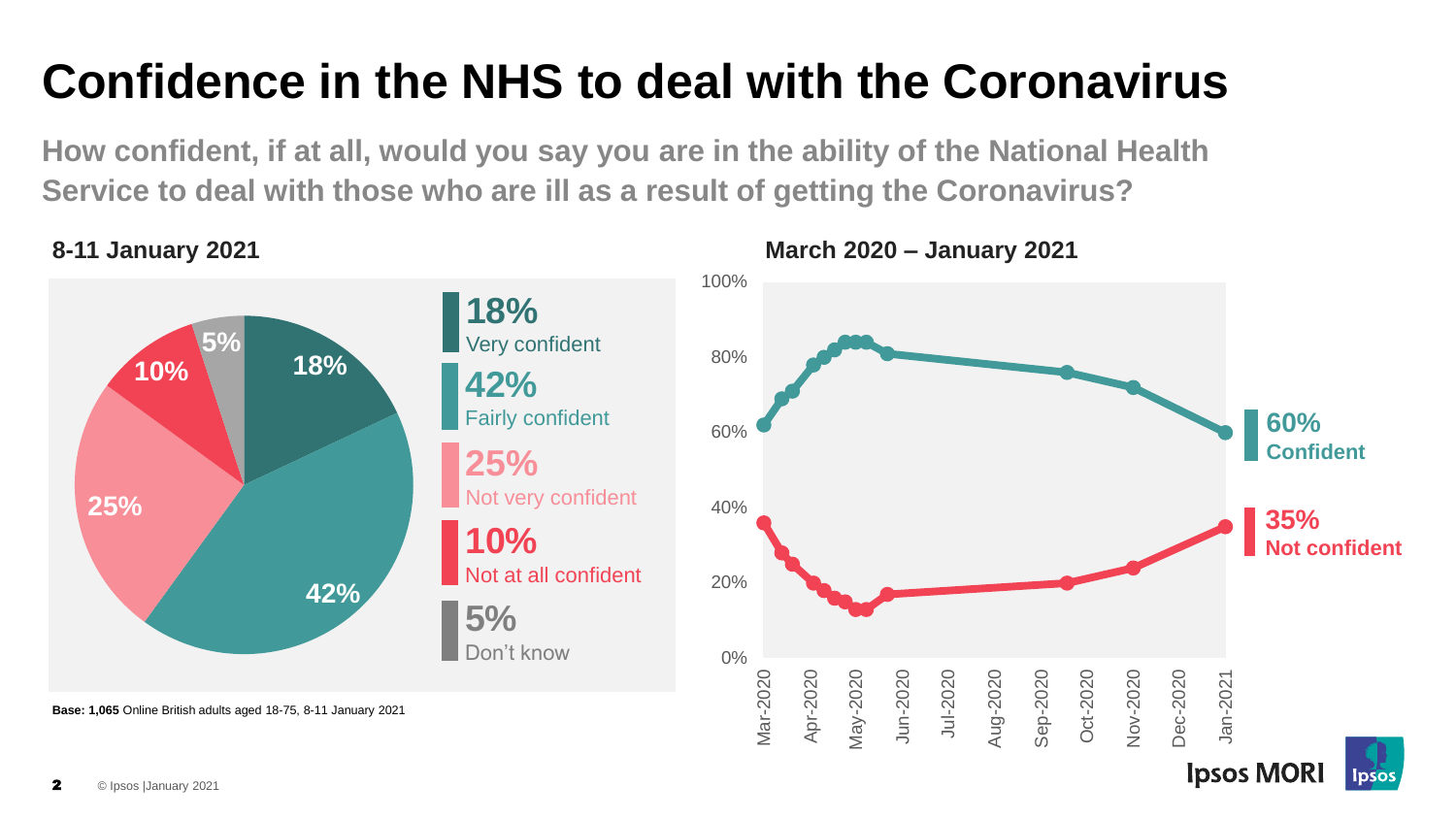### **Confidence in the NHS to deal with the Coronavirus**

**How confident, if at all, would you say you are in the ability of the National Health Service to deal with those who are ill as a result of getting the Coronavirus?**





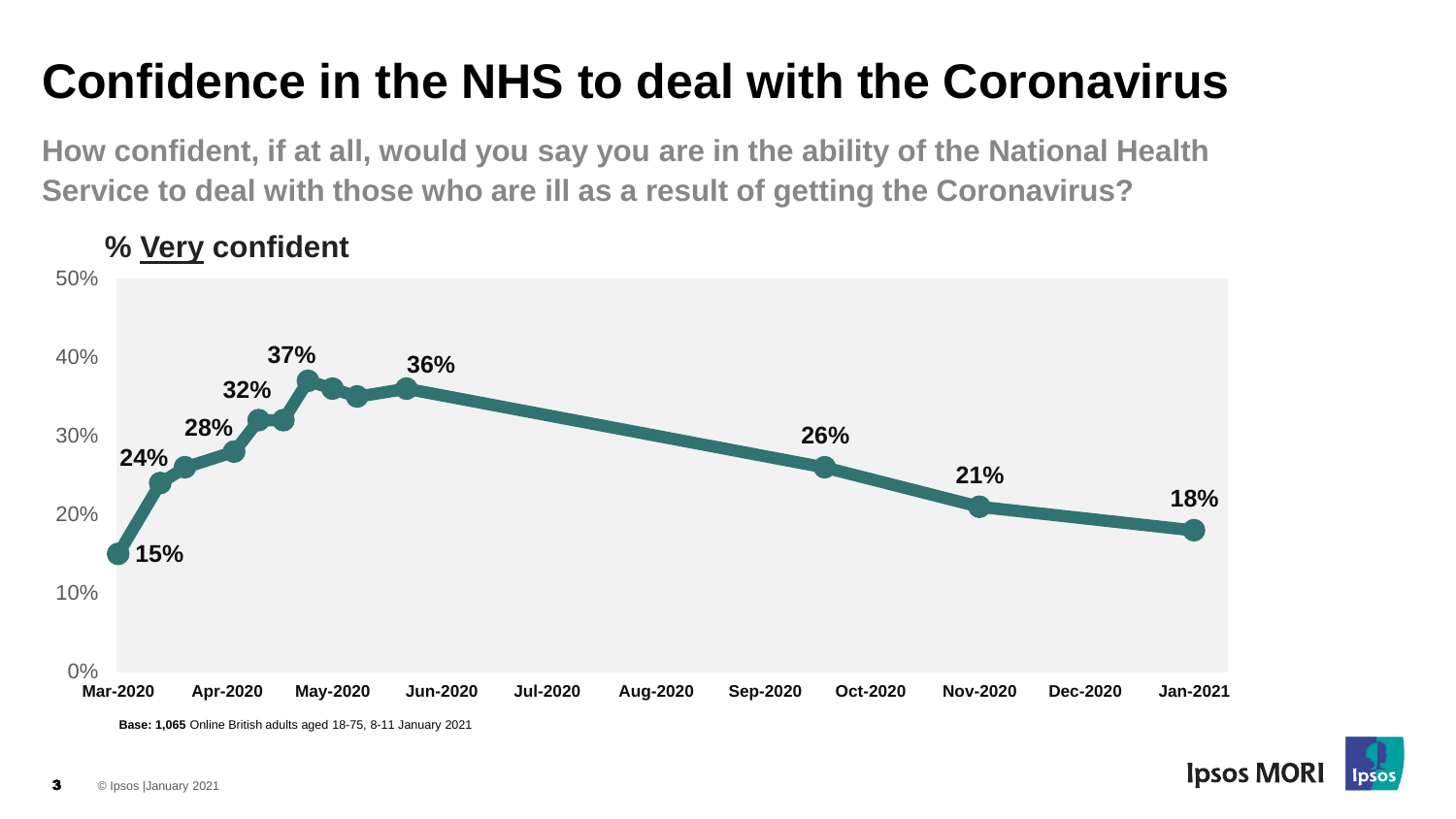#### **Confidence in the NHS to deal with the Coronavirus**

**How confident, if at all, would you say you are in the ability of the National Health Service to deal with those who are ill as a result of getting the Coronavirus?**



**Base: 1,065** Online British adults aged 18-75, 8-11 January 2021. Including those aged 18-34 (360), 35-54 (380), 55- 75 (325) and those living in the South (231), Midlands (280), North (253), London (151). \* The "among all" figures include those in Scotland and Wales, however, they have not been shown separately due to small base sizes. Please note that the regional differences shown here are not statistically significant.